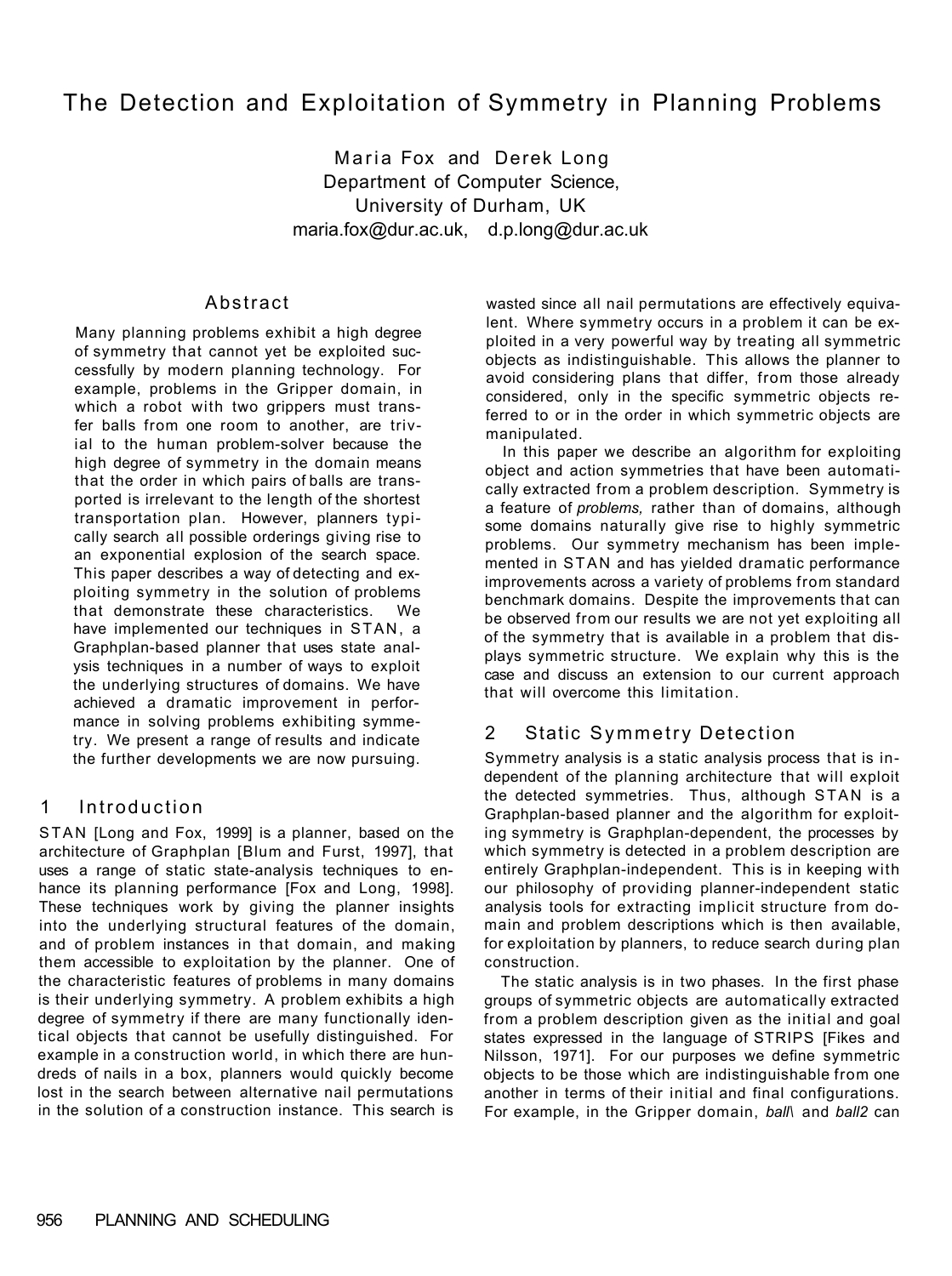be considered symmetric with one another if, in the initial state, *balk* and *ball2* are both *at rooma* and, in the goal state, *balk* and *ball2* are both *at roomb.* When constants appear in operator schemas they are abstracted, generating additional initial conditions which can only be satisfied by those constants. For example, the appearance of the constant *ball1* in an operator schema gives rise to the additional precondition *ball1(x),* which can only be satisfied by *ball1* using a newly created initial state condition *balli (balli).* This ensures that constants with special roles in operators cannot be mistakenly seen as symmetric to other objects in the domain.

Our strategy is to begin by identifying pairs of symmetric objects to form the bases of symmetry groups, and then to extend these groups by adding other objects from the same *types.* Types are inferred automatically by the Type Inference Module (TIM) of STAN [Fox and Long, 1998]. Type information reduces the search involved in building the object symmetry groups because objects of different types cannot be symmetric with one another and can be immediately excluded from comparison.

This analysis is sensitive to the specification of initial and goal states. Symmetry can be unnecessarily lost if redundant information is included in the problem specification. For example if, in the initial state, the *left*  and *right* grippers are *free* and in the goal state nothing is specified regarding either gripper, then the grippers will be determined to be symmetric objects. However if, in the goal state, it is specified that the left gripper is free, but nothing is specified about the right gripper, then the left gripper will be assumed to have special properties that make it asymmetric to the right gripper even though, in fact, both grippers will be free by the time all of the balls have been transferred. Although this might make the symmetry analysis seem fragile, its sensitivity is actually one of its strengths. Any divergence in the states of objects is interpreted as evidence that they should not be treated as entirely indistinguishable. Except in the case where apparently distinguishing information is actually redundant this interpretation is correct.

The second stage in the process is the identification and grouping of symmetric actions: any actions whose parameters are drawn from the same collections of symmetric groups are themselves symmetric. For example, *pickup(balli,rooma,right)* is symmetric with *pickup(hall2,rooma,left)* but not with *pickupfbalk,roomt,,left) because rooma* and *roomb* are not symmetric. We produce action symmetry groups by pairwise comparisons of these action instances.

### 3 The Use of Symmetry by STAN

The exploitation of symmetry in STAN is dependent upon the graph construction and search techniques common to planners based on the Graphplan architecture. Graphplan uses constraint satisfaction techniques to search a layered graph which represents a compressed

reachability analysis of a domain. The layers correspond to snapshots of possible states at instants on a time line from the initial to the goal state. Each layer in the graph comprises a set of facts that represents the union of states reachable from the preceding layer. This compression guarantees that the plan graph can be constructed in time polynomial in the number of action instances in the domain. The expansion of the graph, from which solutions can be extracted, is partially encoded in binary mutex relations computed during the construction of each layer. STAN implements an efficient representation of the graph in which a *wave front* [Long and Fox, 1999] further supports its compression. In Graphplanstyle planners the search for a plan, from layer k, involves the selection and exploration of a collection of action choices to see whether a plan can be constructed, using those actions at the kth time step. If no plan is found the planner backtracks over the action choices.

The objective of the analysis and exploitation of symmetry is to reduce the number of action choices that are searched. Thus, when STAN backtracks over an action choice it avoids considering symmetric alternatives since a symmetric alternative to a given action instance can never make more progress than that action instance. For example, in the Gripper domain, if no plan to transport *n* balls to *rooma* can be found, ending at layer *k,* by dropping *balln* from the *right* gripper, then no plan will be found, ending at layer i, by dropping *balln* from the *left*  gripper. Handling symmetry correctly involves a number of subtleties. For example, when a specific object in a symmetry group has been selected for a particular role in the plan it is no longer symmetric with the other objects in the group because it can now be distinguished from those other objects on the basis of the particular roles it plays. In our mechanism the symmetry of an object is *broken* as soon as it can be distinguished from the others in its group. On backtracking over an action choice we reinstate the symmetry of the objects whose symmetry was broken on selection of that action. We need both layer-dependent and layer-independent information to support the correct maintenance of action symmetry in the plan graph. A pseudo-code description of the Graphplan-style search algorithm of STAN , highlighting the modifications necessary to exploit object and action symmetries, is given in Figure 1. The basic algorithm should be familiar to readers conversant with the Graphplan algorithm. The bold typeface is used to indicate the extensions to the basic algorithm necessary to support the use of symmetry. The mechanism is nonheuristic and does not have to be manually selected or deselected when the planner is presented with specific domains, as is the case with some of the domain analysis techniques discussed in the literature [Nebel *et al.,* 1997]. The effects of the symmetry machinery on search completeness, which are benign, are discussed below. The overhead associated with the symmetry mechanism is discussed along with the empirical results below.

There are two key data structures involved in the correct exploitation of symmetry in STAN. One of these is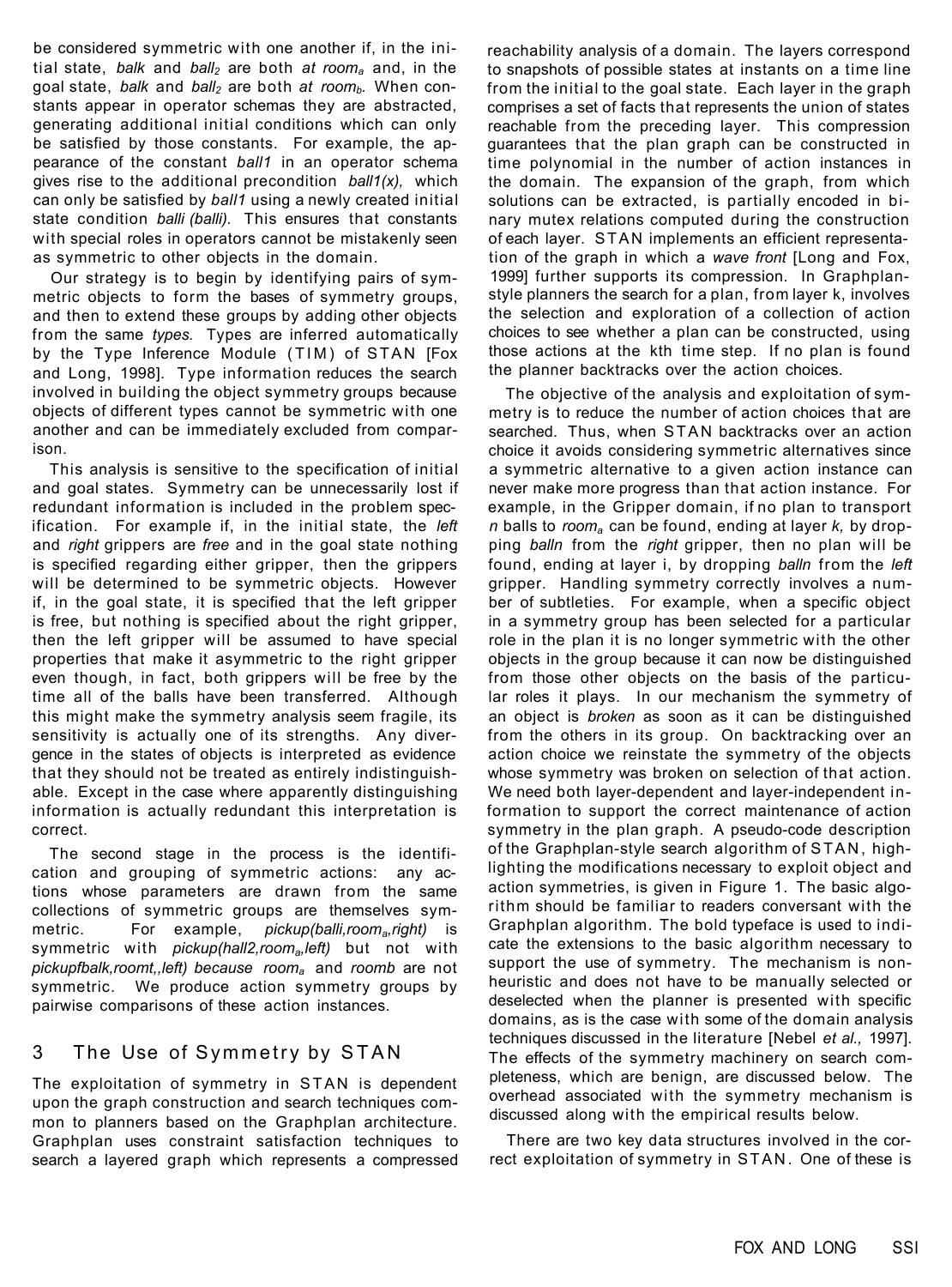If *gs* is empty then search from layer *In* — 1 with the goal set constructed from all preconditions of actions selected at layer In If no plan is found then reset tried groups at layer  $ln - 1$ ; backtrack to last choice point; else return completed plan; else Consider first goal, g, goal set, *gs:*  If *g* is still unachieved at layer *In*  then For each action, a, which can achieve *g* at layer *In:*  If symmetry group for a already trie d then continue to next action: Choose action a to achieve *g;*  Increment brokenSym entries for symmetric parameters; if searching from *In* with *gs \ {g}*  yields a plan then return the completed plan else retract action a; decrement *brokenSvm* entries for symmetric parameters; mark action symmetry group as tried ; continue to next action; When all actions have been tried, fail at this point in search and backtrack; else search at *In* with *gs* \ {g}; If a plan is found<br>then return the then return the plan<br>else fail at this poin fail at this point and backtrack.

Figure 1: Core Graphplan-style Search Algorithm Indicating Modifications for Symmetry-Exploitation

layer-independent and one layer-dependent. The layerindependent structure, *brokenSym,* is a vector of integers, one entry for each domain object in a symmetry group of more than one object. Every time an action is applied the entries corresponding to the objects in the action instance are incremented. A non-zero entry indicates that the corresponding object is no longer symmetric. When an action is retracted the appropriate entries are decremented. The entries are not binary because a sequence of actions might need to be retracted in order to restore the symmetry of an object. The layer-dependent data structure is an array of matrices, *triedGroups,* one matrix for each group of symmetric actions, recording which action symmetry groups have been tried at that layer. The number of dimensions of a matrix is equal to the number of symmetric parameters referred to by actions in that symmetry group. The matrices can be allocated during graph construction. Their sizes are known at action instantiation, but they cannot be allocated at that time because it cannot be known how many layers there will be or which symmetric groups will be represented at each layer. The size of each dimension is one more than the number of objects in the corresponding collection of symmetric objects. The extra entry plays an important role in recognising symmetric actions as the following example shows.

Suppose that *drop(balli,roomb, left)* is applied at some layer n + 1. If *pickup (ball2,rooma,left)* is considered at layer n we would like to avoid considering *pickup(ballsfrooma,left)*' since balk 2 and 3 are symmetric so the two *pickups* should be considered as symmetric even though the symmetry of the left gripper has been broken. On the other hand, we want to try *pickup(ball2,rooma,right),* because the use of the left gripper at layer  $n + 1$  might have been the cause of the failure of the first *pickup.* If we simply mark *pickups* at *rooma* as having been tried we will not try *pickup(ball2frooma,right),* which would lose completeness. If we don't mark *pickups* then we will try *pickup(ball3,rooma,left)* as well, which we do not want to do since this would lose the advantages of symmetry. The matrix allows us to identify the remaining symmetry in an action instance. In the above situation we mark *pickup(\*,rooma,left)* as tried, where • stands for an arbitrary argument to the *pickup* instance, so we will not try *pickup(balls,rooma,left),* but will try *pickup(ball2,rooma,right).* Because the symmetry of *ball\* was broken at layer *n+*1, so that *pickup(balli,roomafleft)* is not symmetric with the other *pickups,* this action instance will also be tried. The • argument represents the collection of objects with unbroken symmetry in the appropriate object symmetry group. The extra entry in the matrix is used to record the status of the action symmetry group with the corresponding argument set to \*.

The way these two data structures are used is as follows. On the point of choice of an action we check to see whether the symmetry group, to which the action being considered belongs, has been tried. If it has, we reject the action with no further search. Otherwise we mark all of its symmetric arguments as broken by incrementing the appropriate entries in *brokenSym.* During action instantiation the indices of these arguments in the *brokenSym* vector are recorded within the action instances, making access to the vector very efficient.

On backtracking through an action choice following failure, we decrement the appropriate entries in *broken-Sym* and mark the action symmetry group as tried at the current layer. This is done by indexing into the appropriate matrix at the entry corresponding to the particular configuration of broken and unbroken symmetric arguments in the instance. If an argument is unbroken the index 0 is used on that dimension, representing the marking of the whole object symmetry group corresponding to the • argument discussed above. Otherwise the number of that object within its symmetry group (starting from 1) is used as the index. Since the arguments of an action are fixed when the action is instantiated, and the positions of the symmetric arguments, within their respective symmetry groups, are fixed during initial symmetry analysis, much of the work involved in identifying the correct indices is done once and for all during construction. This makes access to the matrices very efficient so that the marking and unmarking of symmetry groups represents a negligible overhead.

When backtracking through a layer the entire collection of matrices at that layer is reset to enable subse-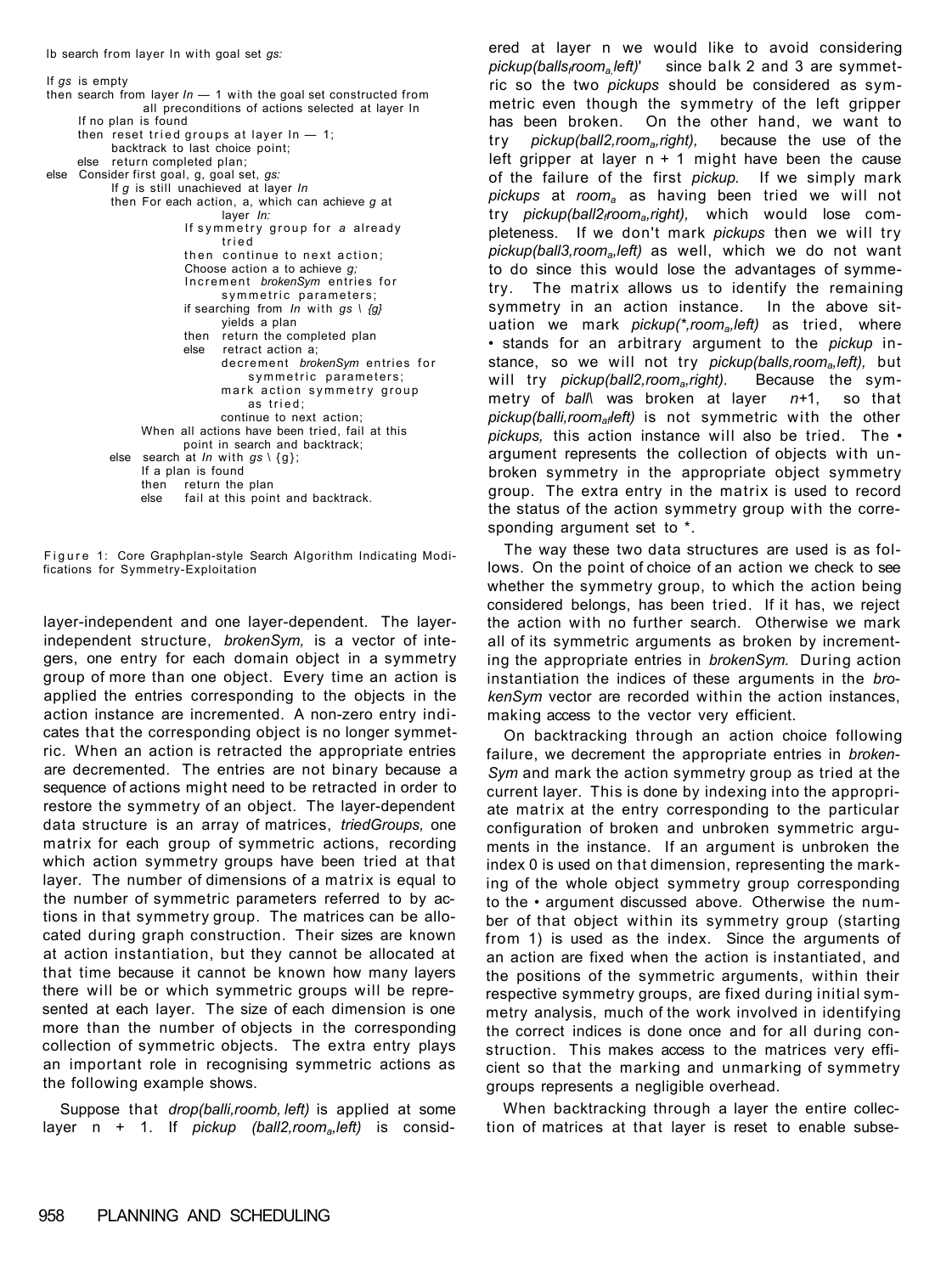quent exploitation of symmetry to be unaffected by earlier search. *No-ops* do not break the symmetry of their arguments (because they do not cause the states of their arguments to change) and we treat each *no-op* as symmetric only with itself.

The symmetry machinery described in this paper does not yet deal with all of the symmetry that is there to be exploited in a problem. When search begins, all objects that can be identified as symmetric will be available for exploitation as symmetric objects. However, as search progresses, from the goal state towards the initial state, object symmetry is broken for increasing numbers of objects so that there is little, or no, symmetry left to exploit in the final search layers. This happens because we cannot yet recognise intermediate domain states at which the symmetry of objects could, in principle, be refreshed. In the Gripper domain, as more balls are moved into their final state, more alternative action instances become asymmetric and hence available for (useless) consideration during search. In this domain balls can be in any one of four states: at *rooma>* at *roomb* or held in the left or right gripper. Each of these alternatives potentially represents a *symmetry state* for balls. Only the first two of these symmetry states are interesting since only one ball can be held by any gripper at any time. We would like to be able to fully exploit these two symmetry states for balls. At present the mechanism only identifies the balls as symmetric whilst they are in their goal room because Graphplan planners search backwards from the goal state. If we could recognise being in the start room as a symmetry state for the balls we could refresh their symmetry as we progressed towards the initial state. In other domains there may be multi-state symmetries to exploit, involving many different symmetry states.

Despite the fact that we only exploit part of the symmetry in a problem we still obtain huge improvements in performance in the solution of inherently symmetric problems. In domains, such as Gripper, in which there is exponential growth in the search amongst symmetric choices, and in which objects have more than one symmetry state, we only obtain benefit from one of these symmetric states. In Gripper we obtain roughly a 50 per cent speed up. We have designed a modified Gripper domain to demonstrate the kinds of performance enhancement we obtain in a single symmetry state, and to indicate what improvements can be expected from full exploitation of symmetry. Our experiments in this, and other domains, are described later in this paper.

# 4 Symmetry and Search Completeness

Given a set of goals at layer *k* in the plan graph, STAN will try alternative non-symmetric action combinations in the search for a plan. If a combination fails to lead to a plan then the symmetry group of the action choice that caused the failure will be marked as tried and no subsequent combinations considered will contain any action in the tried symmetry group, even though some other combination containing that action choice might actu-

ally lead to a plan. The desired action will be successfully selected at laycfr  $k + 1$ , in combination with no-ops to achieve the goals that were successfully achieved at layer *k*. For example, suppose that actions  $o_1 \ldots o_n$ . have been tried at layer fc, and that o- belongs to symmetry group 5. Then 5 will be marked as tried at layer  $k$ . If  $o_1...o_n$  fails the desired combination, suppose it is  $o'_1..o_i..o_n$ , will not be found at layer k because it contains an action in a tried symmetry group. This combination will be found across layers  $k$  and  $k + 1$ , since  $\boldsymbol{\phi}'_1$  will be tried at layer  $4+1$  and no-ops used to achieve the remaining goals achieved at layer 4. We therefore lose parallel optimal plan completeness but retain sequential optimal plan completeness. It is possible to construct problem instances in which the number of additional layers that have to be constructed outweighs the advantages of exploiting symmetry. We are therefore working on an extension to the symmetry mechanism to enable actions to be retried at a level if the search context in which they were last tried has changed.

## 5 Experimental Results

We have two objectives in presenting the following data: to show the advantage that the symmetry mechanism gives in solving symmetric problems and to demonstrate that no significant overhead is paid when there is little, or no, symmetry to exploit in a problem.

STAN is implemented in  $C++$  and the following results were computed on a Sparc-10 under Unix. The results demonstrate the advantages obtained by the use of our symmetry machinery in solving a selection of problems from the Gripper domain, the simple TSP domain (a Travelling Salesman Problem on complete graphs), the Ferry domain and a modified Gripper domain. All but the last of these are standard benchmark domains. The modified Gripper domain is used to demonstrate evidence supporting our hypothesis that failure to exploit more than one symmetry state reduces our advantage proportionally with the number of symmetry states in the domain. We produced the modified Gripper domain by forcing *pickups* to be done in *rooma* (the start room) and drops to be done in *roomb* (the destination room). As can be observed, the exploitation of ball and gripper symmetry in this domain yields an exponential advantage over that obtained in the unmodified Gripper domain.

The data for the Ferry domain, shown in Figure 2, illustrates the benefits to be obtained from the exploitation of the symmetry of cars that must be transported from a single source to a single destination. The Ferry domain is similar to the Gripper domain in having two symmetry states for the cars, only one of which is currently being exploited by our machinery. Because of the unexploited symmetry state the performance of STAN with symmetry is still deteriorating exponentially, although the exponent is so much smaller than in STAN without symmetry that it does not become a problem until the instances are very large. Our analysis leads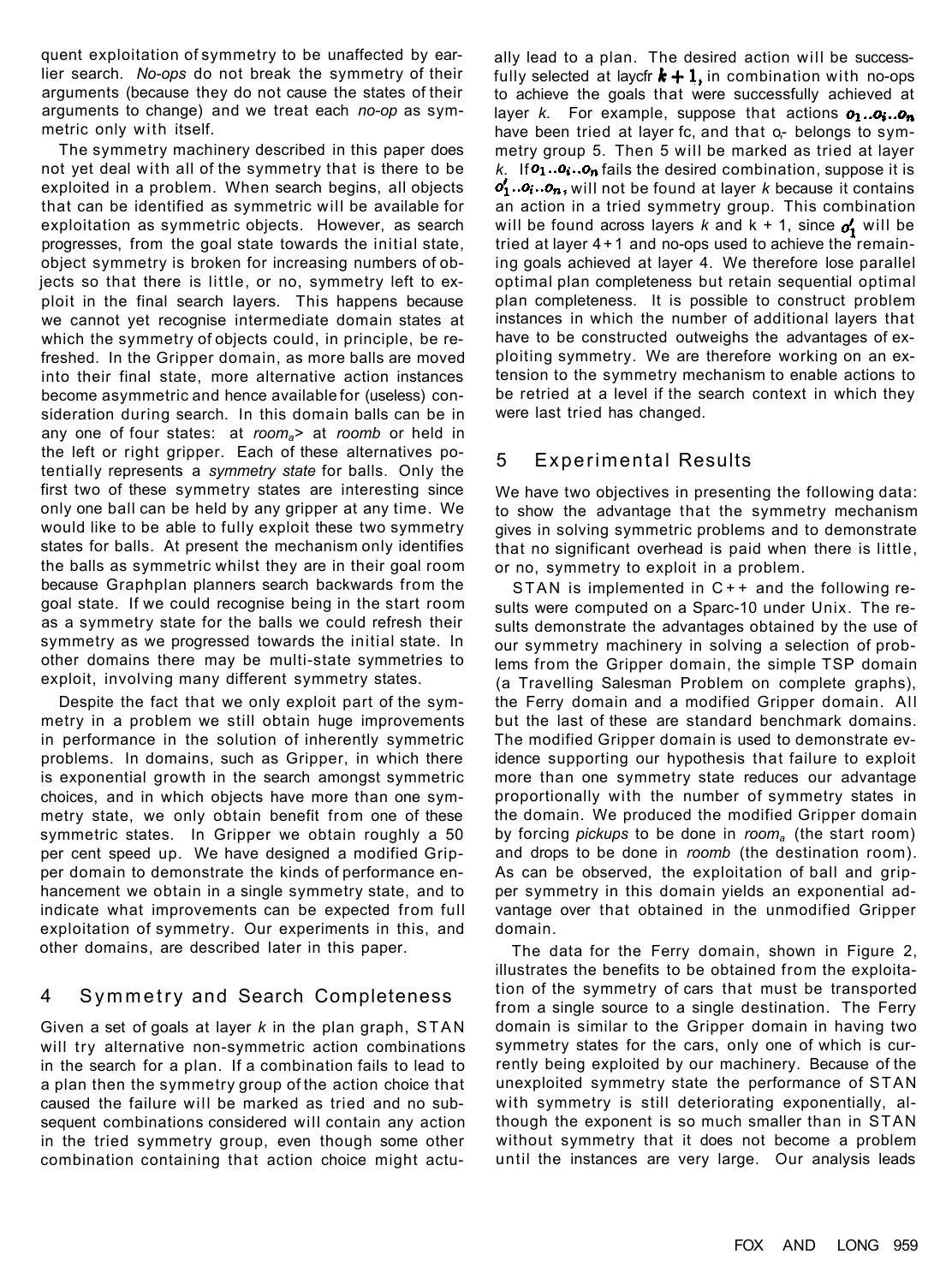

Figure 2: Comparison between STAN with Symmetry and STAN without Symmetry in the University of Washington Ferry Domain

us to conclude that exploitation of the remaining symmetry state will give us an exponential improvement in performance. This conclusion is supported by the Gripper experiments detailed below.

The simple TSP domain, involving traversal of a fully connected graph, gives rise to problems that are, in principle, trivial but that are beyond the capabilities of most Graphplan-style planners because of the n factorial permutations of the n cities to be visited. These permutations are all symmetric and Figure 3 shows that STAN with symmetry is able to exploit this feature and solve instances in linear time. In this domain STAN exploits an additional form of symmetry not yet discussed in this paper. This is *goal symmetry*, which arises when two or more goals are expressed using the same predicate and arguments from the same object symmetry groups. When two goals are symmetric and can only be achieved at the rate of one per layer, because of observed interactions between their potential achievers, STAN imposes an arbitrary ordering between them and does not search alternative orderings. This feature of certain domains is automatically detected by STAN using the invariant inference machinery discussed in [Fox and Long, 1998]. Putting the two ways of exploiting symmetry together yields substantial benefits in domains that feature this particular invariant.

The unmodified Gripper domain is the standard version designed by the IPP team and used in the AIPS-98 planning competition<sup>1</sup>. There are two symmetry states to exploit but we currently exploit only one of them. By modifying the domain, so that balls can only be picked up in the source room and dropped in the destination room, we dramatically reduce the significance of the symmetry state in which the balls are in the source room. This allows us to focus on the benefit obtained by exploiting the one symmetry state without being swamped by the cost of not exploiting the remaining one. Looking at Figures 4 and 5, we can observe an exponential speed up obtained by suppressing the significance of the

<sup>1</sup>http://ftp.cs.yale.edu/pub/mcdermott/aipacomp-results.fatal



Figure 3: Comparison between STAN with Symmetry and STAN without Symmetry in the Carnegie Mellon University TSP Domain



Figure 4: Comparison between STAN with Symmetry and STAN without Symmetry in the IPP Team's Gripper Domain

second symmetry state. This strongly supports our hypothesis that a full exploitation of all of the symmetry available within a family of problems can yield an exponential improvement in the performance of the planner.

Finally, we present evidence using the Logistics domain to demonstrate that the overhead of the symmetry machinery is negligible when there is no symmetry in a problem or when the symmetry cannot be effectively exploited. In the first case the data structures needed to support symmetry are not gven constructed so the overhead during search amounts to a single comparison confirming that there is no symmetry available for use at the points of action selection, retraction and backtracking over layers. In the second case the data structures are built, initialised and maintained to no positive effect. To explore problems with this character we constructed a family of Logistics problems involving the transportation of a number of packages from a single source city to a single destination city using a single airplane. We call this version of Logistics the one-dimensional Logistics domain. The packages are symmetric and the individual operator schemas yield separate action symmetry groups. However, in this family of problems there is no